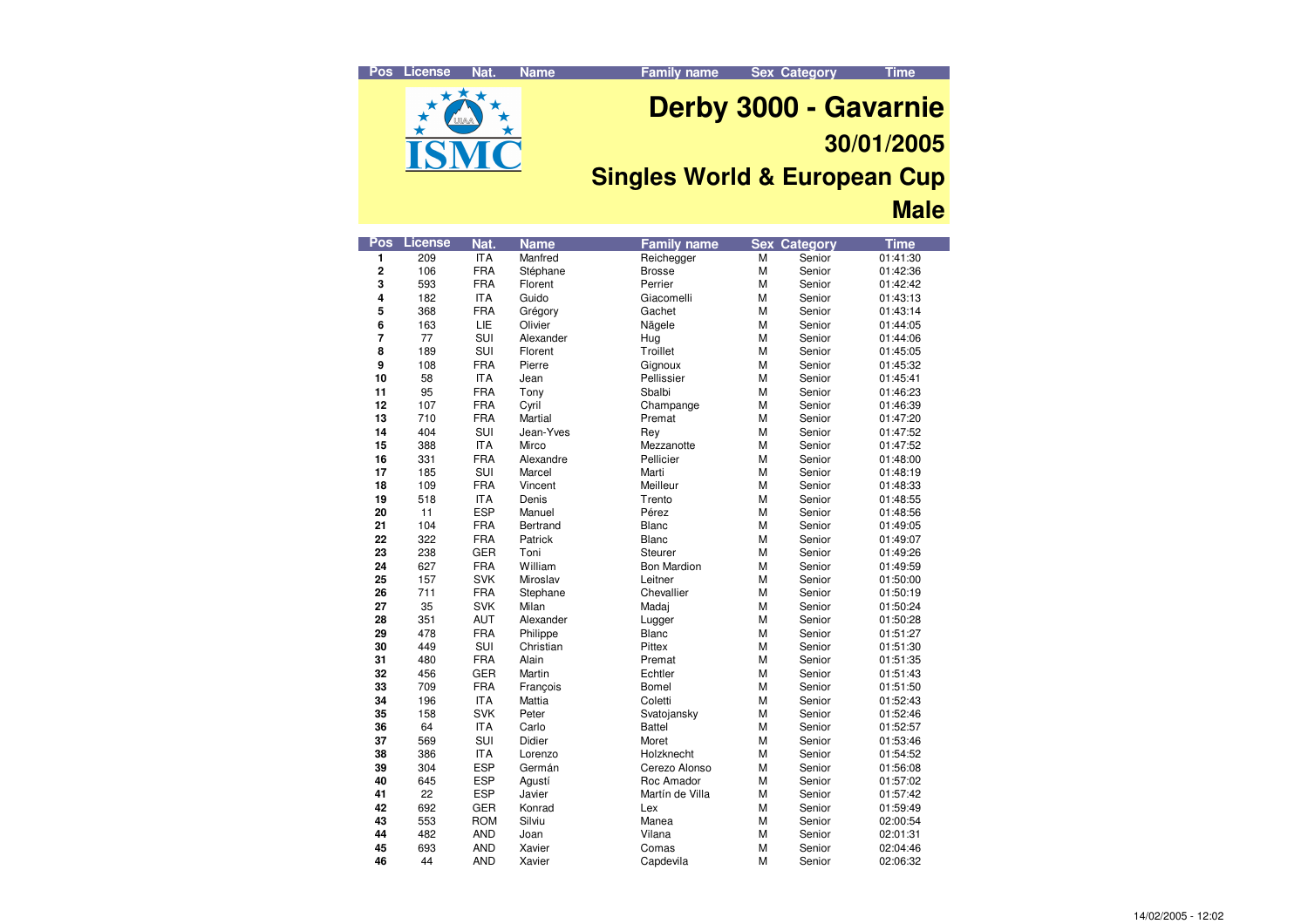| <b>Pos</b> | License | Nat.       | <b>Name</b>   | <b>Family name</b> |   | <b>Sex Category</b> | Time     |
|------------|---------|------------|---------------|--------------------|---|---------------------|----------|
| 47         | 551     | <b>ROM</b> | lonut         | Galiteanu          | м | Senior              | 02:08:00 |
| 48         | 628     | <b>FRA</b> | Paul          | Matharan           | M | Senior              | 02:13:00 |
| 49         | 590     | <b>ROM</b> | Daniel        | Marc               | M | Senior              | 02:16:08 |
| 50         | 706     | <b>ESP</b> | Miguel        | Caballero Ortega   | М | Senior              | 02:20:34 |
| 51         | 700     | <b>ROM</b> | Dan           | Spulber            | М | Senior              | 02:31:32 |
| 52         | 630     | <b>FRA</b> | Jean Baptiste | Goemare            | М | Senior              | 02:51:06 |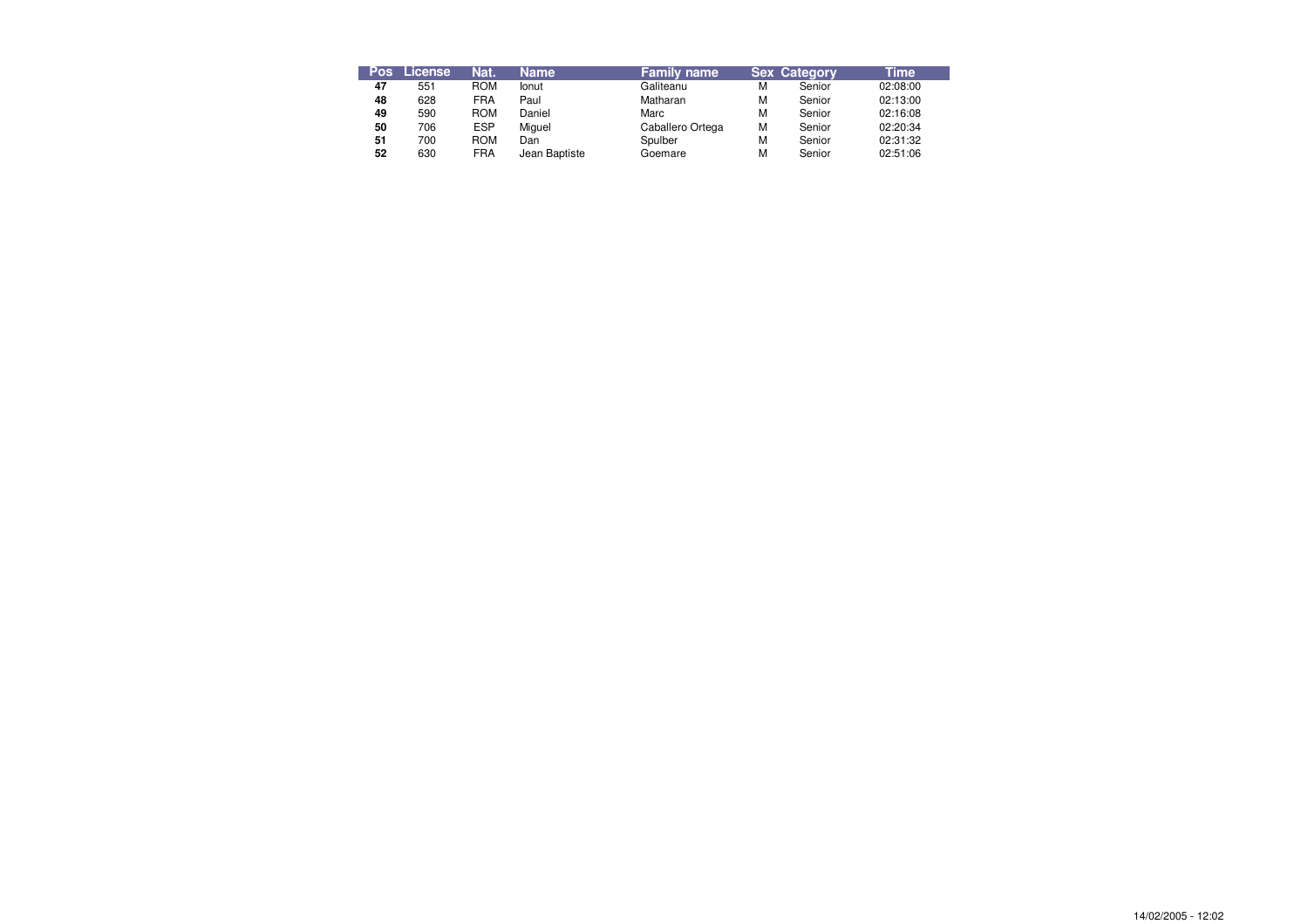#### **Pos License Nat.Nat.** Name **Family name Sex Category Time Derby 3000 - Gavarnie 30/01/2005 Singles World & European Cup Female**

| <b>Pos</b> | License | Nat.       | <b>Name</b> | <b>Family name</b> |   | <b>Sex Category</b> | Time     |
|------------|---------|------------|-------------|--------------------|---|---------------------|----------|
|            | 86      | SUI        | Gabrielle   | Magnenat           | F | Senior              | 02:08:43 |
| 2          | 152     | <b>FRA</b> | Nathalie    | Bourillon          | F | Senior              | 02:09:06 |
| 3          | 314     | <b>ESP</b> | Emma        | Roca               | F | Senior              | 02:16:37 |
| 4          | 422     | <b>SUI</b> | Laetitia    | Currat             | F | Senior              | 02:16:43 |
| 5          | 423     | SUI        | Marie       | Troillet           | F | Senior              | 02:16:43 |
| 6          | 164     | <b>FRA</b> | Véronique   | Lathuraz           | F | Senior              | 02:17:45 |
| 7          | 712     | <b>FRA</b> | Valentine   | Fabre              | F | Senior              | 02:20:29 |
| 8          | 151     | <b>FRA</b> | Corinne     | Favre              | F | Senior              | 02:20:40 |
| 9          | 17      | <b>ESP</b> | Cristina    | <b>Bes</b>         | F | Senior              | 02:25:03 |
| 10         | 637     | ITA        | Francesca   | Colturi            | F | Senior              | 02:30:18 |
| 11         | 470     | <b>CZE</b> | Lucie       | Oršulová           | F | Senior              | 02:40:52 |
| 12         | 713     | <b>FRA</b> | Céline      | Ringeval           | F | Senior              | 02:53:43 |